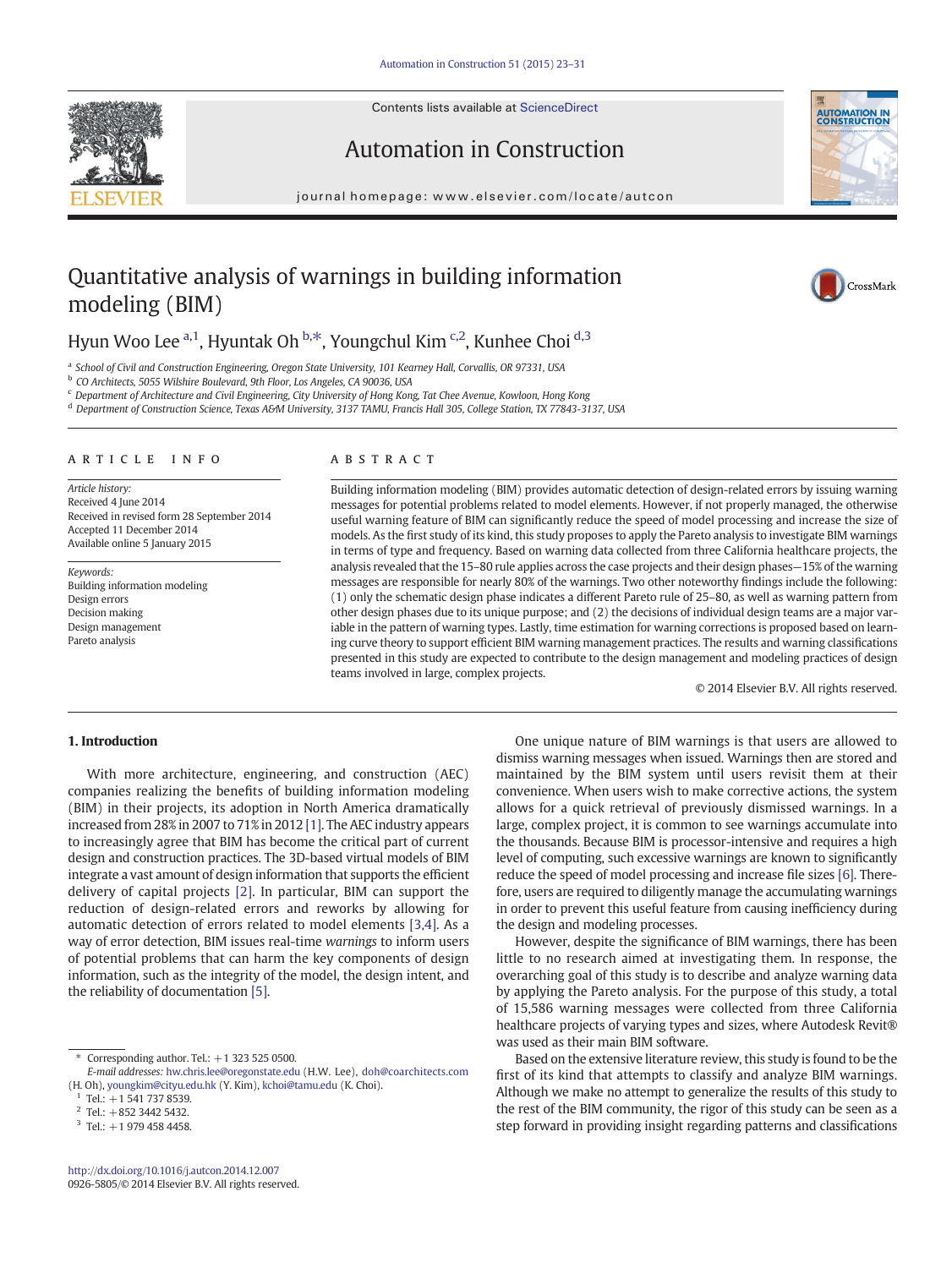of BIM warnings. The findings and proposed classifications are expected to contribute to the design management and modeling practices of the AEC industry, especially for design teams involved in large, complex projects.

### 2. Background

This section summarizes the literature review that was performed in the relevant subject areas including BIM, design errors, and the Pareto analysis.

#### 2.1. Building information modeling (BIM)

Information technology (IT) supports the development of projects in an efficient manner while streamlining the different phases of construction [\[7\]](#page--1-0). As a recent IT innovation in virtual design and construction (VDC), BIM provides a new approach to design, construction, and facility management by enabling the 3D-based representation of design information, improving project and design coordination accordingly [\[2\].](#page--1-0) In recent years, BIM has been widely used for many different activities during the project lifecycle including building design, structural design, equipment management, cost estimation, and property management. A survey about BIM usage [\[8\]](#page--1-0) showed that BIM is most frequently used during the design stage (55%), followed by the detail design and tender stage (52%), construction stage (35%), feasibility stage (27%), and operation and maintenance stage (9%).

A number of studies have reported benefits from the implementation of BIM in construction projects [\[9,10\]](#page--1-0). BIM provides an integrated platform of building design for energy efficiency [\[11\]](#page--1-0) and supports construction and project managements [\[12,13\].](#page--1-0) Overall productivity can be improved because BIM helps to improve the coordination and communication of design information by sharing a centralized model with the other project members [\[14\].](#page--1-0) Using BIM enables a greater exchange of information between stakeholders, designers, manufacturers, and contractors. It also improves the quality of the information, which accordingly allows for informed decision making [\[15\]](#page--1-0).

Due to its collaborative nature, BIM requires an enhanced collaboration among project parties, which leads to unique challenges in terms of standards [\[16\]](#page--1-0), interoperability [\[17\]](#page--1-0), systems integration [\[18\]](#page--1-0), collaboration [\[19\],](#page--1-0) and change management [\[20\]](#page--1-0). Also, how to define the responsibility of project parties is a concern because BIM allows various project members to simultaneously participate in modeling [\[21\]](#page--1-0). Hence, the collaborative nature of BIM modeling requires enhanced design coordination amongst design team members. In particular, warning management must be part of design coordination practices, because BIM warnings intend to alert users of errors and issues in modeling. Through real-time warning messages, BIM allows for automatic detection of design errors, supplementing the human cognition process in error detection.

#### 2.2. Design errors and error classifications

Human error can be divided into two levels of human cognitive performance based on whether mistakes occur either in a previously experienced situation or in a new one [\[22,23\].](#page--1-0) Regarding the level of human cognitive performance, Rasmussen [\[22\]](#page--1-0) classified those errors into one of three categories: skill-based slips (or lapses) that occur unintentionally during familiar routine, rule-based mistakes that occur in previously experienced situations, and knowledge-based mistakes that occur in new situations when using similar experiences from a similar situation. Because mistakes are the consequence of inappropriate planning and decision making, it is more difficult to detect mistakes in advance than it is to detect slips (or lapses) [\[24\]](#page--1-0).

In that regard, architectural design errors occur in two representative situations: miscommunications between various parties in a project and cognitive limitation when considering too much data and information simultaneously [\[24\].](#page--1-0) Errors made during the design process (such as modeling errors in BIM) can either be slips of unintentional occurrences because of cognitive limitations in regular routines such as drawing plans and writing documents, or mistakes from inappropriate planning and decision making when solving spatial problems or choosing systems.

While slips are more noticeable, architectural design mistakes are hardly detected as errors unless they become noticeable errors at a certain stage of designing. Because the architectural process continues to progress, unless the design mistakes are implemented, they will not be realized as errors in the final product/model [\[25\].](#page--1-0) However, architectural design slips may be noticeable at the beginning because they can easily be identified as different or inappropriate in common routines. Assigning different groups to multiple checkpoints where they utilized their field experience and theoretical backgrounds during the design process appeared to reduce design error in architectural projects [\[24\]](#page--1-0). Although errors occur at both design and production phases of architectural design, errors at the latter stage cost more in terms of effort to recover [\[25\]](#page--1-0).

Similarly, Lopez et al.'s [\[26\]](#page--1-0) error taxonomy that was based on human cognitive performance illustrates that design errors were divided into three categories: skill- or performance-based errors, which were associated with slips of incautious performance in accustomed routines; rule- or knowledge-based errors, which were associated with mistakes; and intentional violations or noncompliance, which were a refusal of appropriate actions. Based on the error taxonomy, design errors were classified with the levels of design errors, which are personal, organizational, and project levels [\[26\].](#page--1-0) Similarly, Busby [\[27\]](#page--1-0) divided the cases of errors in design process into five elements: participants, designs, tools, organization, and environment. Among the 75 cases of error, participants turned out to be the largest source of error, which caused 27 cases (36%), followed by design (25%) and organization (25%), tools (7%), and environment (7%).

Although a number of studies investigated design errors and their classifications during design process, there have been few studies aimed at investigating BIM errors. To fill the gap, the present study seeks to apply the Pareto analysis in order to investigate BIM warnings.

#### 2.3. Pareto analysis in software engineering

The Pareto principle, also known as the 20–80 rule, was introduced by the Italian economist Vilfred Pareto when he found that 20% of people owned 80% of wealth in Italy. The principle is universally applied to a number of different domains—including economics, business, engineering, and quality control—in order to signify "vital few and trivial many" [\[28\].](#page--1-0)

In particular, a number of studies in software engineering applied the Pareto principle in order to categorize and quantify the frequencies of different types of errors, faults, and failures during software development. Most studies aimed at validating a common belief that most issues result from a small number of causes. For example, Fenton and Ohlsson [\[29\]](#page--1-0) found strong evidence that 20% of the modules contained nearly 60% of the faults (20–60) and 10% of the modules lead to 100% of the failures (10–100). Similarly, later studies confirmed the Pareto principle in software engineering—that 80% of all errors were caused by either 20% of all bugs detected [\[30\]](#page--1-0) or 20% of codes [\[31\]](#page--1-0).

#### 3. Research objectives and methods

This study has three objectives: (1) to empirically test a hypothesis that a small number of warning messages contain most warnings (the Pareto principle); (2) to identify meaningful warning patterns across projects and design phases; and (3) to develop time estimation for correcting warnings. The following shows the research process as implemented in the study, in order to achieve the intended objectives:

- 1. Collect BIM warning data from case projects.
- 2. Determine the classifications of warnings based on feedback from project designers.